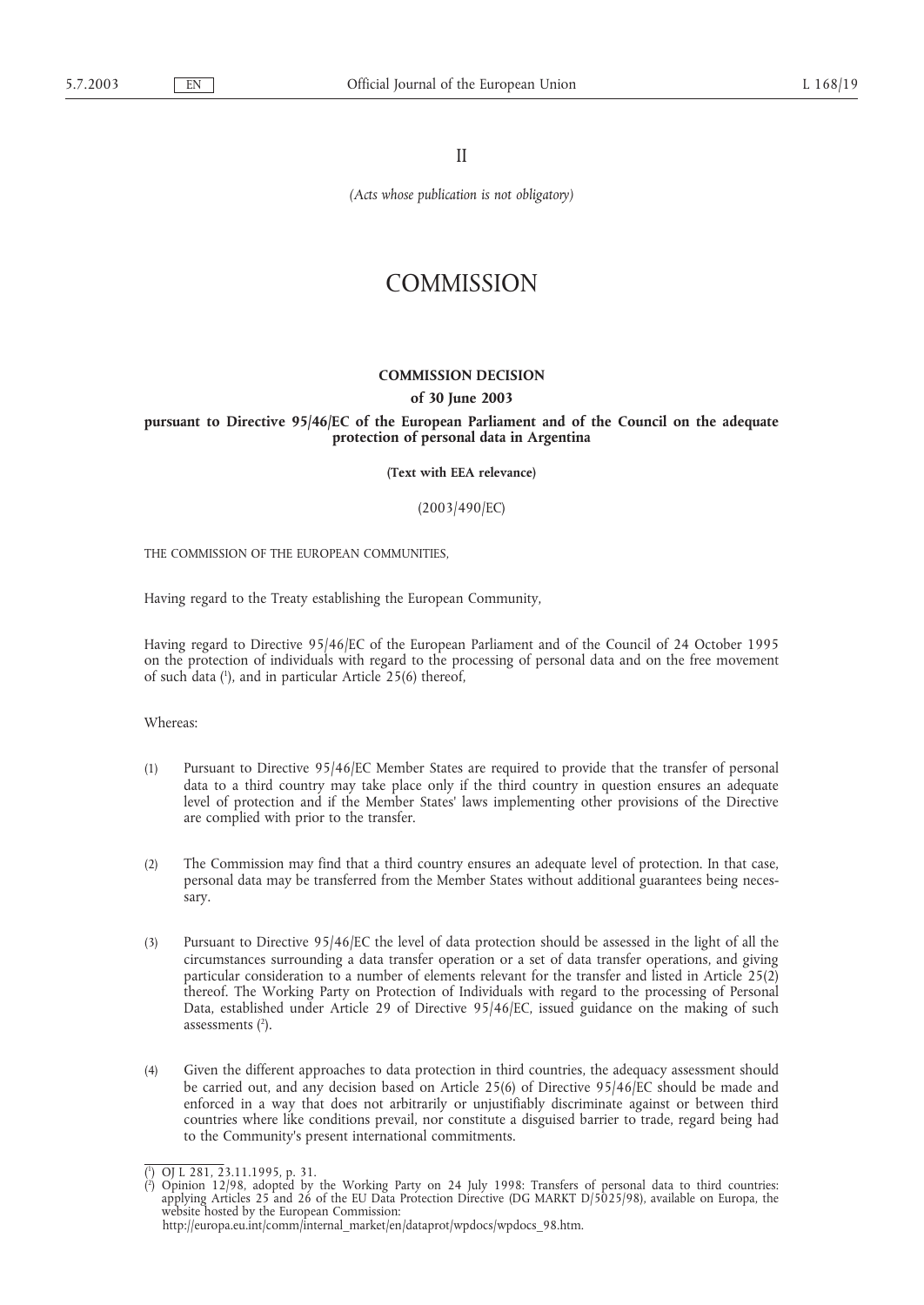- (5) As regards Argentina, the legal standards on the protection of personal data have been provided for in general and sector-specific rules. Both of them have binding legal effect.
- (6) General rules are laid down in the Constitution, the Personal Data Protection Act No 25.326 and the Regulation approved by Decree No 1558/2001 (hereinafter 'Argentine Law').
- (7) The Argentine Constitution provides for a special judicial remedy for the protection of personal data, known as 'habeas data'. This is a subcategory of the procedure enshrined in the Constitution for the protection of constitutional rights and therefore makes the protection of personal data a fundamental right. According to Article 43.3 of the Constitution any person is entitled, under the 'habeas data' rule, to know the content and purpose of all the data pertaining to him or her contained in public records or data banks, or in private ones whose purpose is to provide reports. According to that Article in case of falsehood of information or its use for discriminatory purposes, a person will be able to demand the deletion, correction, confidentiality or update of the data contained in the above records. The Article will not affect the secrecy of journalistic information sources. Argentine jurisprudence has recognised 'habeas data' as a fundamental and directly applicable right.
- (8) The Personal Data Protection Act No 25.326 of 4 October 2000 (hereinafter 'the Act') develops and widens the Constitutional provisions. It contains provisions relating to general data protection principles, the rights of data subjects, the obligations of data controllers and data users, the supervisory authority or controlling body, sanctions, and rules of procedure in seeking 'habeas data' as a judicial remedy.
- (9) The Regulation, approved by Decree No 1558/2001 of 3 December 2001 (hereinafter 'the Regulation'), lays down rules for the enactment of the Act, supplements its provisions, and clarifies points of the Act that may be subject to diverging interpretation.
- (10) Argentine Law covers the protection of personal data recorded in data files, registers, data banks or other technical means, which are public; and the protection of personal data recorded in data files, registers, data banks or other technical means which are private, whose purpose is to provide reports. This includes those which go beyond an exclusively personal use, and those which are intended for the assignment or transfer of personal data, irrespective of whether the circulation of the data or information produced is performed for payment or free of charge.
- (11) Certain provisions of the Act apply uniformly throughout Argentina. They include general provisions and provisions concerning general data protection principles, rights of the data subjects, obligations of data controllers and users of data files, registers and data banks, criminal sanctions, and the existence and main features of the 'habeas data' judicial remedy as established in the Constitution.
- (12) Other provisions of the Act apply to registers, data files, databases or data banks which are interconnected through networks at inter-jurisdictional (meaning 'interprovincial'), national or international level, and which are considered as falling within federal jurisdiction. They concern the control exercised by the supervisory authority, sanctions imposed by the supervisory authority, and the rules of procedure concerning the 'habeas data' judicial remedy. Other kinds of registers, data files, databases or data banks should be regarded as falling under provincial jurisdiction. The provinces may issue legal provisions on these matters.
- (13) Data protection provisions are also contained in a number of legal instruments regulating different sectors, such as credit card transactions, statistics, banking or health.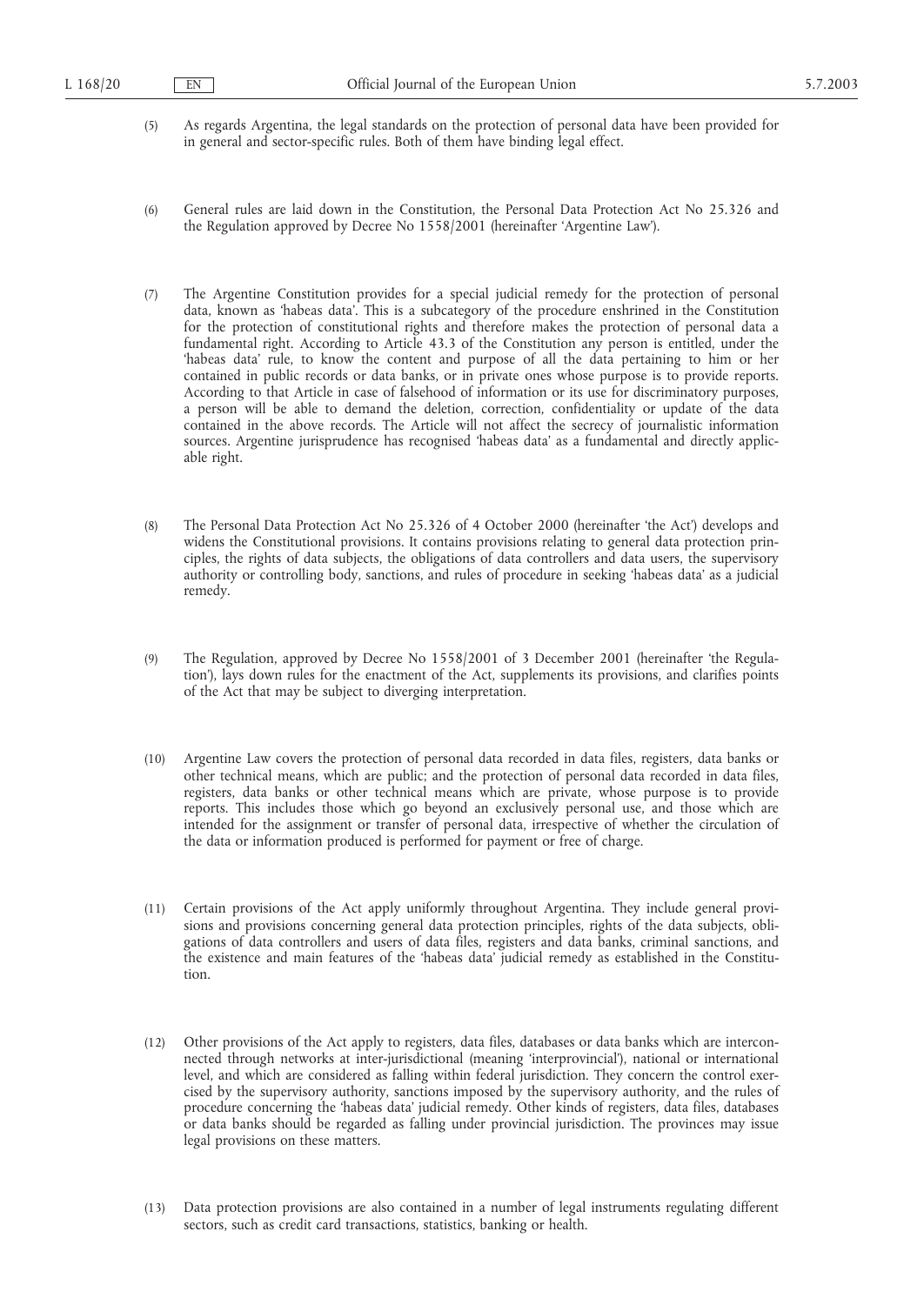- (14) Argentine Law covers all the basic principles necessary for an adequate level of protection for natural persons, even if exceptions and limitations are also provided in order to safeguard important public interests. The application of these standards is guaranteed by a special, simplified and quick judicial remedy for the protection of personal data, known as 'habeas data', along with the general judicial remedies. The Act provides for the establishment of a data protection controlling body charged with taking all actions necessary for compliance with the objectives and provisions of the Act and endowed with powers of investigation and intervention. Pursuant to the Regulation, the National Directorate for the Protection of Personal Data was established as the controlling body. Argentine Law provides for effective dissuasive sanctions, of both an administrative and a criminal nature. Furthermore, the provisions of Argentine law regarding civil liability (both contractual and extra-contractual) apply in the event of unlawful processing which is prejudicial to the persons concerned.
- (15) The Argentine government has provided explanations and assurances as to how the Argentine law is to be interpreted, and has given assurances that the Argentine data protection rules are implemented in accordance with such interpretation. This Decision is based on these explanations and assurances, and is therefore conditional upon them. In particular, this decision relies on the explanations and assurances given by the Argentine authorities as to how the Argentine law is to be interpreted as regards which situations fall within the scope of the Argentine law in data protection.
- (16) Argentina should therefore be regarded as providing an adequate level of protection for personal data as referred to in Directive 95/46/EC.
- (17) In the interest of transparency and in order to safeguard the ability of the competent authorities in the Member States to ensure the protection of individuals as regards the processing of their personal data, it is necessary to specify the exceptional circumstances in which the suspension of specific data flows may be justified, notwithstanding the finding of adequate protection.
- (18) The Working Party on Protection of Individuals with regard to the processing of Personal Data established under Article 29 of Directive 95/46/EC has delivered an opinion on the level of protection of personal data in Argentina (1 ), which has been taken into account in the preparation of this Decision.
- (19) The measures provided for in this Decision are in accordance with the opinion of the Committee established under Article 31(1) of Directive 95/46/EC,

HAS ADOPTED THIS DECISION:

### *Article 1*

For the purposes of Article 25(2) of Directive 95/46/EC, Argentina is regarded as providing an adequate level of protection for personal data transferred from the Community.

## *Article 2*

This Decision concerns only the adequacy of protection provided in Argentina with a view to meeting the requirements of Article 25(1) of Directive 95/46/EC and does not affect other conditions or restrictions implementing other provisions of that Directive that pertain to the processing of personal data within the Member States.

<sup>(</sup> 1 ) Opinion 4/2002 on the level of protection of personal data in Argentina — WP 63 of 3 October 2002 available at http://europa.eu.int/comm/internal\_market/en/dataprot/wpdocs/index.htm.